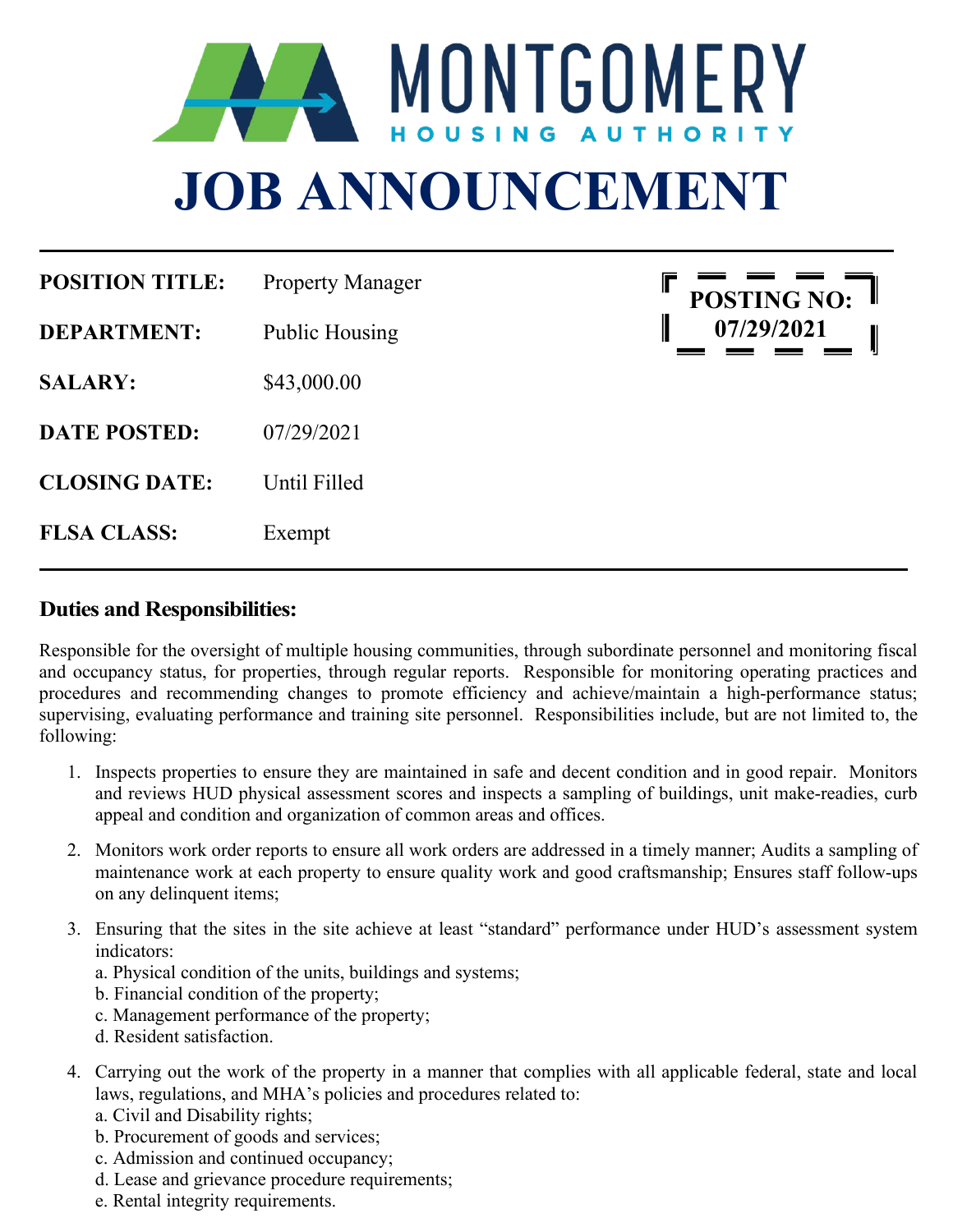- 5. Maintaining the financial health of the property, including responsibilities for:
	- a. Preparing the Site's annual operating budget and revisions as needed;
	- b. Reviewing and approving operating budgets and revisions;
	- c. Maximizing the Site's income and minimizing expenditures consistent with preservation of the physical plant;
	- d. Minimizing the site's vacant units' days and vacancy loss;
	- e. Tracking the Site's monthly and year-to-date income and expenditures against budgeted amounts (and making adjustments to financial practices when needed);
	- f. Purchasing or approving purchase of goods and services only when needed, when policies have been followed, and when funding permits;
- 6. Directing, controlling, monitoring and evaluating the performance of all other site staff in compliance with the Personnel Policy:
	- a. Organizing, directing, scheduling, supervising and monitoring the quality and quantity of work of the site staff;
	- b. Working with the Human Resources Manager to recruit, hire, train, supervise, promote/demote, transfer, lay off, and terminate site staff;
	- c. Enforcing performance standards for all positions supervised, including monitoring performance improvement plans when warranted;
	- d. Signing off on and maintaining employee time and, leave records;
	- e. Controlling the use of over-time work; secure authorization from Public Housing Asset Manager or Executive Vice-President for over-time, when it is absolutely needed;
	- f. Administering Progression of Discipline when warranted by the Personnel Policy Manual;
	- g. Working with employees to establish performance targets and appraising employee performance at least annually;
	- h. The Property Manager is authorized to delegate duties to key personnel. Any such delegation must be approved by the Public Housing Asset Manager. The Property Manager is ultimately accountable for activities delegated to subordinates.
- 7. Working with residents to ensure that they receive accurate and timely information, opportunities for input, fair hearings on problems, and support for their ideas and activities, including:
	- a. Attending Resident Council meetings when invited;
	- b. Supporting Resident Council initiatives;
	- c. When available, providing funding for Resident Council activities;
	- d. Meeting with residents on request;
	- e. Conducting informal hearings on resident grievances;
	- f. Organizing annual meetings of residents to obtain input on the Capital Plan;
	- g. Providing Resident Council with timely copies of the Annual Plan, Five Year Plan and any revisions to policies for review and comment.
	- h. Be available at all times either personally, or through other personnel for emergency calls
- 8. Taking part in the capital planning and redevelopment process for the site, including:
	- a. Obtaining recommendations from staff about capital work needed and priorities for such work;
	- b. Participating in the development of the annual capital plan in conjunction with the Capital Improvements Coordinator;
	- c. Working with the Capital Improvements Coordinator in carrying out capital work at the properties (including, for example, obtaining access to occupied units);
	- d. Work in conjunction with the Capital Improvements Coordinator to inspect and sign off on capital work at the property prior to final payment of contractors.
- 9. Supervising day-to-day maintenance of the property managed and overseeing the maintenance of all the site's properties, including:
	- a. Overseeing the development of the annual, monthly and weekly maintenance calendars upon which routine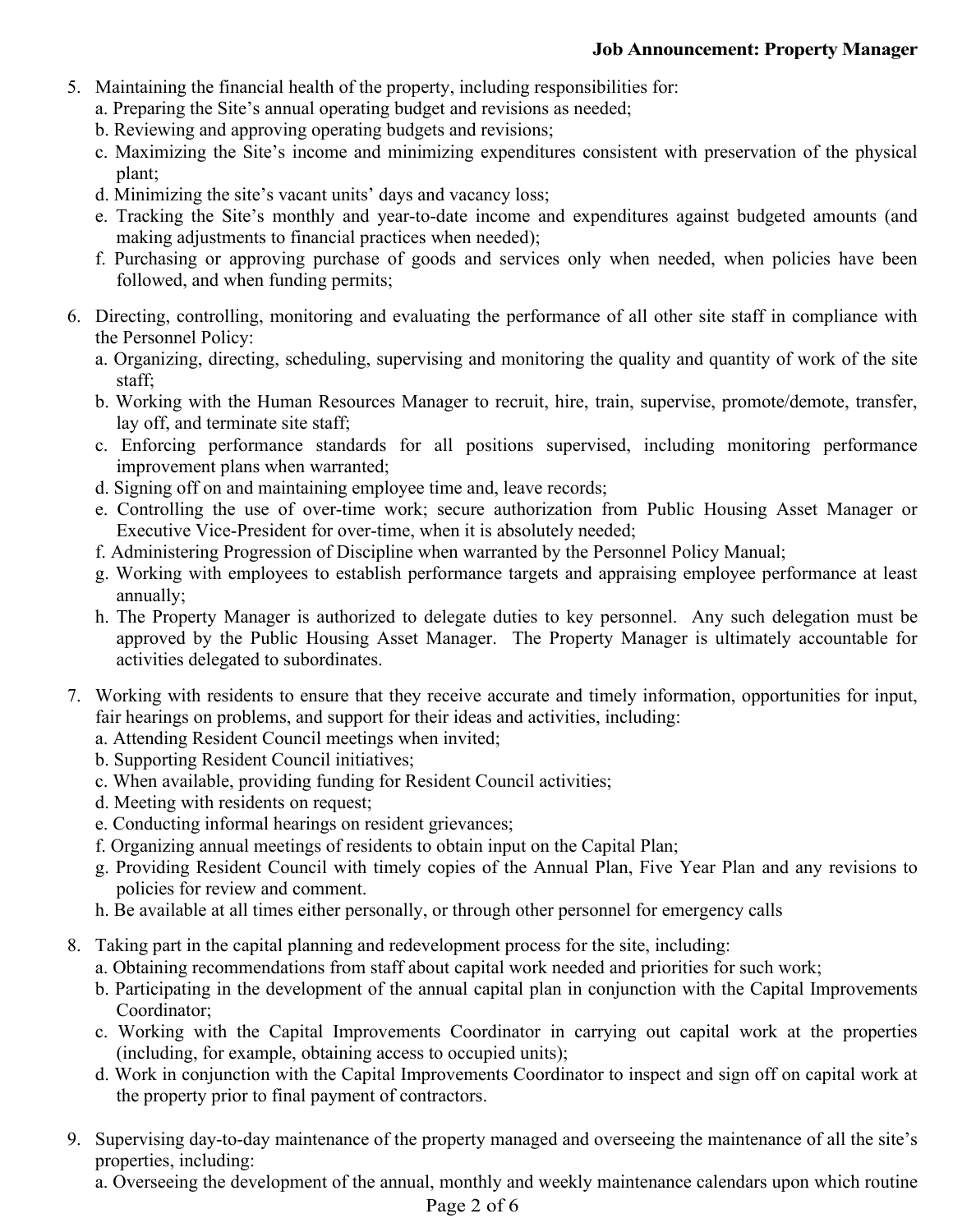#### **Job Announcement: Property Manager**

and preventive maintenance activities are scheduled and work orders issued;

- b. Ensuring that Work Orders are used for all maintenance work, including routine, preventive, emergency, and regularly scheduled work;
- c. Tracking the performance of maintenance employees by reviewing the work order logs at least weekly to determine work still outstanding (including the amount of time the work has been delayed), the reasons for delays, the specific work accomplished, the work completed by each maintenance employee, and whether there are any call-backs or complaints about work completed;
- d. Working closely with the Maintenance personnel, the Property Manager is responsible for supervising, and monitoring the prioritization, assignment, close-out, and quality control of resident maintenance requests;
- e. Conducting a monthly review of work order logs at the site to determine whether work is being done in a timely fashion using appropriately skilled labor and whether the quality of the work is such that repeated work orders for the same work are not being issued;
- f. Walking the property daily (regardless of weather) to check for skips, curb appeal, hazardous conditions and other needs;
- g. Inspecting vacant units, assigning make-ready work, tracking make-ready time and inspecting and signing off on ready to lease units;
- h. Confer with Maintenance Supervisor to determine when and what residents should be charged for damages and neglect beyond normal wear and tear; keeping the list of "charges in addition to rent" updated and accurate.
- 10. Coordinating with Assistant Property Manager to ensure prompt leasing of ready units, including:
	- a. Assisting with marketing and recruitment of applicants for the waiting list;
	- b. Keeping accurate records of all unit turnovers by unit size and type to assist the admissions office with prequalifying applicants;
	- c. Notify Assistant Property Manager soon as possible of resident intent to vacate or skip-outs;
	- d. Ensuring that the exterior of the property, the route to the unit and the unit itself is clean and attractive prior to showing to a prospective resident.
- 11. Enforcing the lease firmly and fairly on all residents at the property managed and overseeing lease enforcement at the site, including:
	- a. Sending 10-day notices for non-payment of rent by the 7th calendar day of the month;
	- b. Sending 30 day notices for non-payment of charges in addition to rent by the 15th calendar day of the month;
	- c. Placing a resident who owes delinquent rent or charges on a repayment agreement as long as:
		- 1) The resident is not already on a repayment agreement;
		- 2) The resident pays at least 10 percent of the amount owed at signing;
		- 3) The resident agrees to pay 10 percent of adjusted monthly income on the delinquent balance until paid;
	- d. Filing a resident for lease termination if the resident:
		- 1) Has not paid rent or signed a repayment agreement by the 15th of the month;
		- 2) Has not paid charges in addition to rent or signed a repayment agreement by the 15th of the following month;
		- 3) Has not paid the agreed upon amount under any repayment agreement by the 15th of the month;
	- e. Processing residents for lease termination when any family member, guest or other person under the resident's control engages in:
		- 1) Drug-related criminal activity; or
		- 2) Criminal activity that is a threat to the life, health, or safety of other residents, staff or neighbors of the property; or
		- 3) Alcohol abuse that results in a lease violation.
	- f. Notifying residents promptly, in writing, of any other lease violation, working with them to resolve the violation, and, if they fail to resolve the violation, taking prompt action, up to and including lease termination, for failing to correct the violation;
	- g. Reviewing the paperwork for all lease terminations to be submitted for approval by Public Housing Asset Manager or the Executive Vice-President;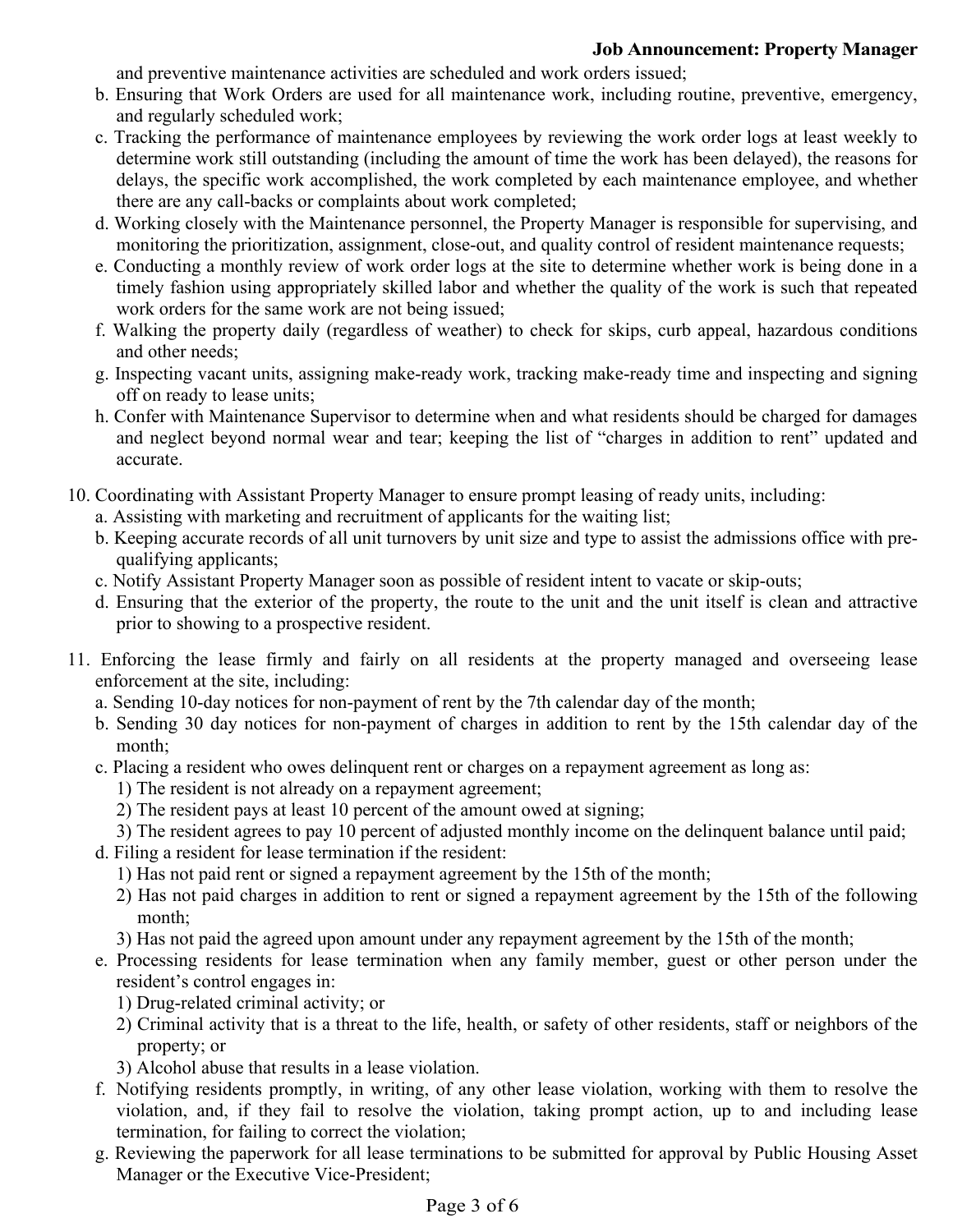- h. Authorizing MHA's Legal Counsel to initiate lease terminations;
- i. Coordinating with MHA's Legal Counsel during the processing of resident grievances and lease termination actions.
- 12. Acting as an advocate for residents with education, employment, health, or other non-housing service agencies;
- 13. Maintaining adequate systems for resident safety and security at the site, including:
	- a. Dealing promptly with any hazardous situations to prevent accidents;
	- b. Enforcing the lease for violations of the bans on criminal activity and drug-related criminal activity;
	- c. Coordinating with local law enforcement to prevent crimes and enforce the law;
- 14. Recommending improved operating policies and procedures, including submitting sample wording for such improvements;
- 15. Submitting monthly and annual reports to the Neighborhood Management Coordinator covering such areas as:
	- a. Site performance under PHAS;
	- b. Compliance issues if any (e.g. Fair Housing Complaints, RIM problems);
	- c. Financial management;
	- d. Crimes and accidents, if any;
	- e. Personnel problems, if any, as well as staff commendations;
	- f. Lease terminations, lease enforcement and other resident issues;
- 16. Monitors compliance with MHA's policies regarding utility allowances, maximum rents, flat rents, maintenance charge list and all other fee schedules. Conducts flat rent study annually to ensure rents are comparable with market unassisted units.
- 17. Assists the Executive Director with the development and implementation of strategic planning process and the development of goals, objectives, policies, procedures and priorities for the department. Develops management tools to monitor key community assessment indicators. Prepares reports, including departmental, agency and HUD reports to assess progress towards goals and to assess compliance.
- 18. Implements and monitors assigned site's crime detection and prevention initiatives to ensure all required corrective action is accomplished. Reviews all relevant police reports, resident reports and any other sources of information regarding lease violations or criminal activity. Tracks statistical data and identifies trends within each development. Receives investigative reports on allegations of program abuse. Evaluates reports and refers those considered to be substantial violations.
- 19. Ensures that staff and site-based partners are performing tasks as outlined in contracts, grant proposals, MOUs and/or strategic plans.
- 20. Ensures that resident lease terminations and grievance hearings are properly processed. Monitors lease enforcement by providing information and assistance as needed.
- 21. Meets with residents, resident organizations, and external agencies to receive input regarding the operation of housing programs, assesses needs, and addresses concerns.
- 22. Oversees the development and implementation of marketing plans and strategies in order to promote high levels of occupancy.
- 23. Oversees schedule for emergency on call responsibility and follow-up on emergencies to ensure proper handling.
- 24. Prepares and submits monthly reports detailing the prior month's occupancy and fiscal performance.
- 25. Performs other duties as assigned.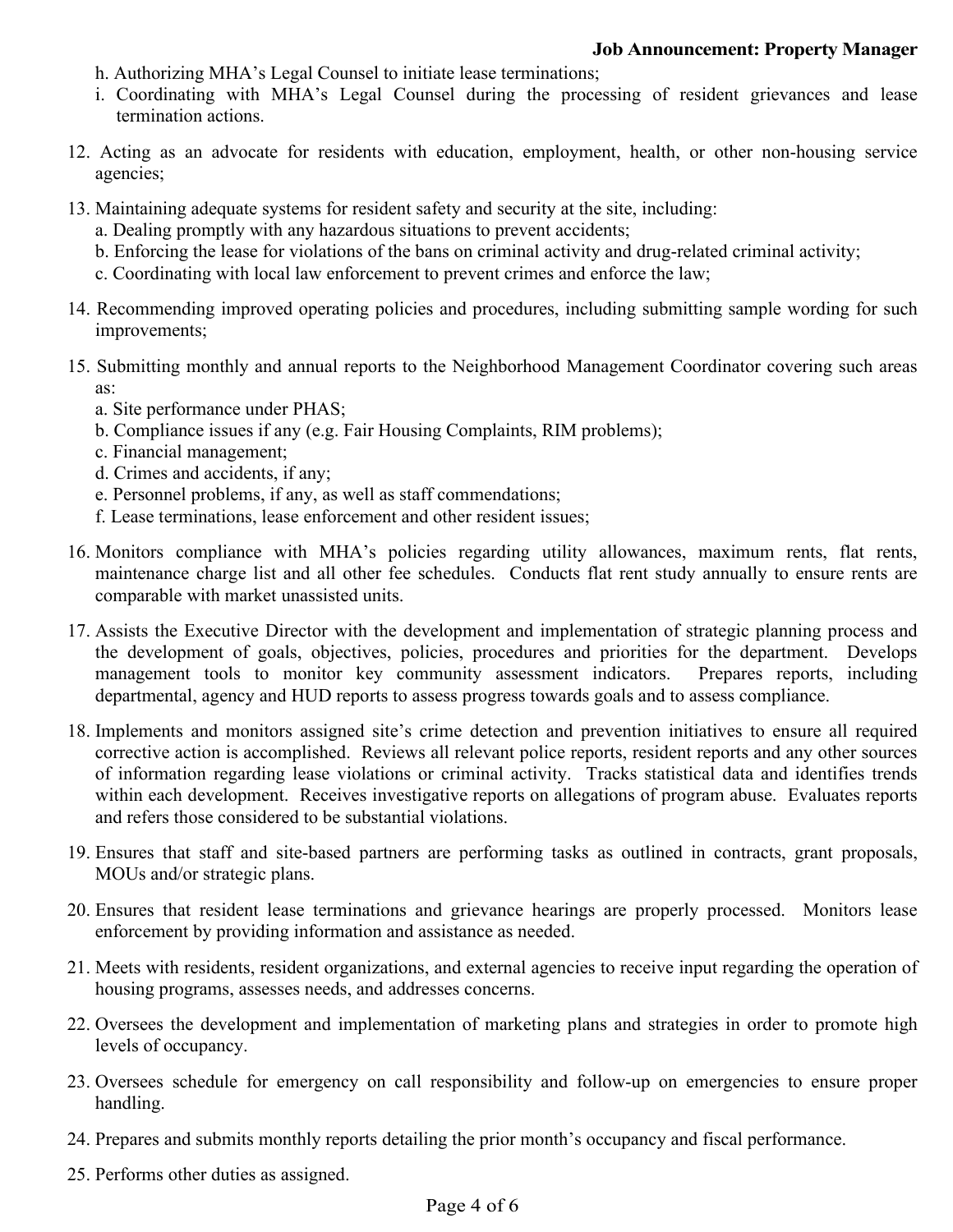# **Qualifications and Knowledge:**

- 1. Bachelor's degree in Public Administration, Business Administration/Management, Social Sciences, or other closely related disciplines, plus two years of progressively responsible experience in the area of low-income housing or leased housing, including one year at the supervisory or managerial level; or any equivalent combination of education, training, and experience to meet the required knowledge and abilities.
- 2. Knowledge of MHA's policies and procedures, and Department of Housing and Urban Development ("HUD") rules and regulations, that applies to property management.
- 3. Knowledge of agencies that provide assistance and services to residents, including some knowledge of eligibility requirements.
- 4. Ability to maintain required records such as tenant files, vacancy reports, etc.; read and interpret policies and guidelines in order to make sound decisions;
- 5. A minimum of two years of management experience in public housing, HCV program, tax credit housing, assisted apartment management, and/or local government housing work (e.g. code enforcement, planning, community development).
- 6. Knowledge of HUD policies and other Federal, state and local laws, rules and regulations related to low-income housing and MHA policies.
- 7. Knowledge of good public policy practices and procedures, business English and basic mathematics.
- 8. Comprehensive and demonstrable knowledge of HUD HQS inspection procedures and requirements.
- 9. Excellent communication and interpersonal skills. Ability to communicate with and relate to persons of diverse backgrounds and abilities and to establish and maintain effective working relationships with participants, landlords and the public.
- 10. Ability to supervise others effectively and collaboratively, reinforcing good performance and dealing firmly but fairly with less than satisfactory performance.
- 11. Ability to meet both internal and PHAS program deadlines
- 12. Ability to plan and prioritize work of self and staff.
- 13. Bondability.
- 14. Valid Alabama driver's license or must acquire one within 30 days of employment.
- 15. Eligibility to be covered under the Authority's fleet auto insurance.

## **Supervision Received and Given:**

The employee receives assignments from the Public Housing Asset Manager. Most instructions are broad directives or policy statements. Normally, the employee receives specific instructions only in unusual or sensitive circumstances.

The employee initiates and follows through on routine tasks with minimal supervision. Situations that arise which are not covered by instructions are referred to the Executive Vice-President or dealt with independently, depending on the circumstances. Normally, the employee identifies what needs to be done and indicates the priorities, deadlines, and resources available.

The employee monitors the work of subordinates for accuracy, completeness, compliance with policy, and achievement of objectives, evaluates their performance and provides counseling.